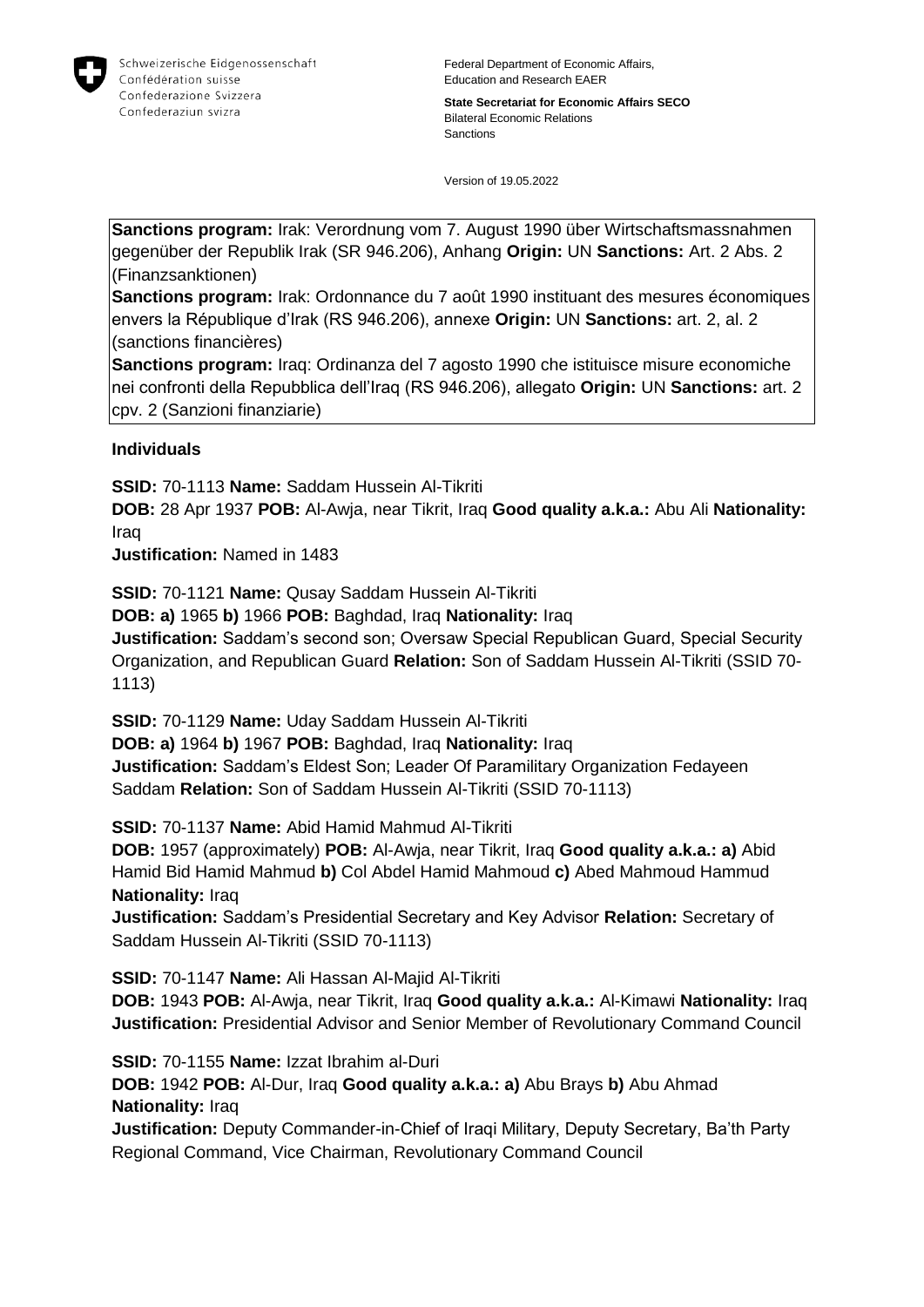**SSID:** 70-1164 **Name:** Hani Abd-Al-Latif Tilfah Al-Tikriti **DOB:** 1962 (approximately) **POB:** Al-Awja, near Tikrit, Iraq **Nationality:** Iraq **Justification:** #2 in Special Security Organization

**SSID:** 70-1180 **Name:** Muhammad Hamza Zubaidi **DOB:** 1938 **POB:** Babylon, Babil, Iraq **Nationality:** Iraq **Justification:** Former Prime Minister

**SSID:** 70-1197 **Name:** Barzan Abd al-Ghafur Sulaiman Majid Al-Tikriti **DOB:** 1960 **POB:** Salah al-Din, Iraq **Good quality a.k.a.:** Barzan Razuki Abd al-Ghafur **Nationality:** Iraq **Justification:** Commander, Special Republican Guard

**SSID:** 70-1206 **Name:** Muzahim Sa'b Hassan Al-Tikriti **DOB: a)** 1946 (approximately) **b)** 1949 (approximately) **c)** 1960 (approximately) **POB: a)**  Salah al-Din, Iraq **b)** Al-Awja, near Tikrit, Iraq **Nationality:** Iraq **Justification:** Led Iraq's Air Defense Forces; Deputy Director of Organization Military in **Industrialization** 

**SSID:** 70-1217 **Name:** Ibrahim Ahmad Abd al-Sattar Muhammed Al-Tikriti **DOB:** 1950 **POB:** Mosul, Iraq **Nationality:** Iraq **Justification:** Armed Forces Chief Of Staff

**SSID:** 70-1224 **Name:** Saif-al-Din Fulayyih Hassan Taha Al-Rawi **DOB:** 1953 **POB:** Ramadi, Iraq **Good quality a.k.a.:** Ayad Futayyih Al-Rawi **Nationality:** Iraq **Justification:** Republican Guard Chief Of Staff

**SSID:** 70-1233 **Name:** Rafi Abd-al-Latif Tilfah Al-Tikriti **DOB:** 1954 (approximately) **POB:** Tikrit, Iraq **Nationality:** Iraq **Justification:** Director Of Directorate Of General Security

**SSID:** 70-1240 **Name:** Tahir Jalil Habbush Al-Tikri **DOB:** 1950 **POB:** Tikrit, Iraq **Nationality:** Iraq **Justification:** Director Of Iraqi Intelligence Services; Head Of Directorate Of General Security 1997–99

**SSID:** 70-1247 **Name:** Hamid Raja Shalah Al-Tikriti **DOB:** 1950 **POB:** Bayji, Salah al-Din Governorate, Iraq **Good quality a.k.a.: a)** Hassan Al-Tikriti **b)** Hamid Raja-Shalah Hassum Al-Tikriti **Nationality:** Iraq **Justification:** Air Force Commander

**SSID:** 70-1265 **Name:** Abd-al-Tawwab Mullah Huwaysh **DOB: a)** 1957 (approximately) **b)** 14 Mar 1942 **POB: a)** Mosul, Iraq **b)** Baghdad, Iraq **Nationality:** Iraq **Justification:** Deputy Prime Minister; Director of Organization Of Military Industrialization

**SSID:** 70-1275 **Name:** Taha Yassin Ramadan Al-Jizrawi **DOB:** 1938 (approximately) **POB:** Mosul, Iraq **Nationality:** Iraq **Justification:** Vice President since 1991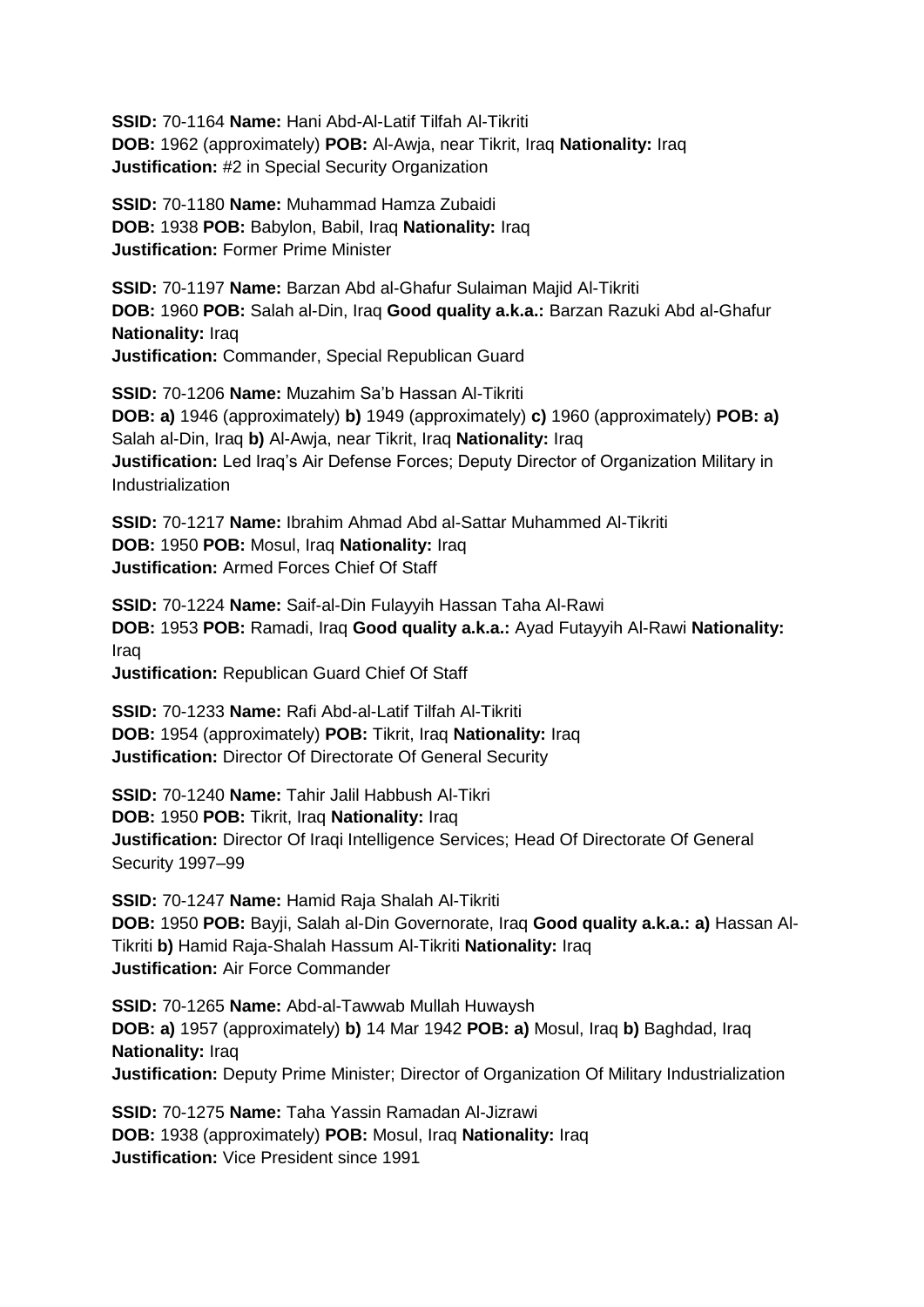**SSID:** 70-1282 **Name:** Rukan Razuki Abd-al-Ghafur Sulaiman Al-Tikriti **DOB:** 1956 **POB:** Tikrit, Iraq **Good quality a.k.a.: a)** Rukan Abdal-Ghaffur Sulayman al-Majid **b)** Rukan Razuqi Abd al-Ghafur Al-Majid **c)** Rukan Abd al-Ghaffur al-Majid Al-Tikriti Abu Walid **Nationality:** Iraq

**Justification:** Head Of Tribal Affairs Office in Presidential Office

**SSID:** 70-1292 **Name:** Jamal Mustafa Abdallah Sultan Al-Tikriti **DOB:** 4 May 1955 **POB:** al-Samnah, near Tikrit, Iraq **Nationality:** Iraq **Justification:** Deputy Head of Tribal Affairs in Presidential Office

**SSID:** 70-1300 **Name:** Mizban Khadr Hadi **DOB:** 1938 **POB:** Mandali District, Diyala, Iraq **Nationality:** Iraq **Justification:** Member, Ba'th Party Regional Command and Revolutionary Command Council since 1991

**SSID:** 70-1308 **Name:** Taha Muhyi-al-Din Ma'ruf **DOB:** 1924 **POB:** Sulaymaniyah, Iraq **Nationality:** Iraq **Justification:** Vice President, Revolutionary Command Council

**SSID:** 70-1316 **Name:** Tariq Aziz

**DOB:** 1 Jul 1936 **POB: a)** Mosul, Iraq **b)** Baghdad, Iraq **Good quality a.k.a.:** Tariq Mikhail Aziz **Nationality:** Iraq **Identification document:** Passport No. No34409/129, Iraq (July 1997)

**Justification:** Deputy Prime Minister

**SSID:** 70-1328 **Name:** Walid Hamid Tawfiq Al-Tikriti **DOB:** 1954 **POB:** Tikrit, Iraq **Good quality a.k.a.:** Walid Hamid Tawfiq al-Nasiri **Nationality:** Iraq

**Justification:** Governor of Basrah

**SSID:** 70-1336 **Name:** Sultan Hashim Ahmad Al-Ta'i **DOB:** 1944 **POB:** Mosul, Iraq **Nationality:** Iraq **Justification:** Minister of Defense

**SSID:** 70-1343 **Name:** Hikmat Mizban Ibrahim al-Azzawi **DOB:** 1934 **POB:** Diyala, Iraq **Nationality:** Iraq **Justification:** Deputy Prime Minister and Finance Minister

**SSID:** 70-1359 **Name:** Ayad Futayyih Khalifa Al-Rawi **DOB:** 1942 (approximately) **POB:** Rawah, Iraq **Nationality:** Iraq **Justification:** Chief Of Staff, Quds Force, 2001–2003; Former Governor of Baghdad and Ta'mim

**SSID:** 70-1373 **Name:** Amir Hamudi Hassan Al-Sa'di

**DOB:** 5 Apr 1938 **POB:** Baghdad, Iraq **Nationality:** Iraq **Identification document: a)**  Passport No. NO33301/862, Iraq, Date of issue: 17 Oct 1997, Expiry date: 1 Oct 2005 **b)**  Passport No. M0003264580, Iraq (Date of issue: unknown, Expiry date: unknown) **c)**  Passport No. H0100009, Iraq (Date of issue: May 2001, Expiry date: unknown) **Justification:** Presidential Scientific Advisor; Senior Deputy, Organization Of Military Industrialization, 1988–1991; Former President, Technical Corps For Special Projects.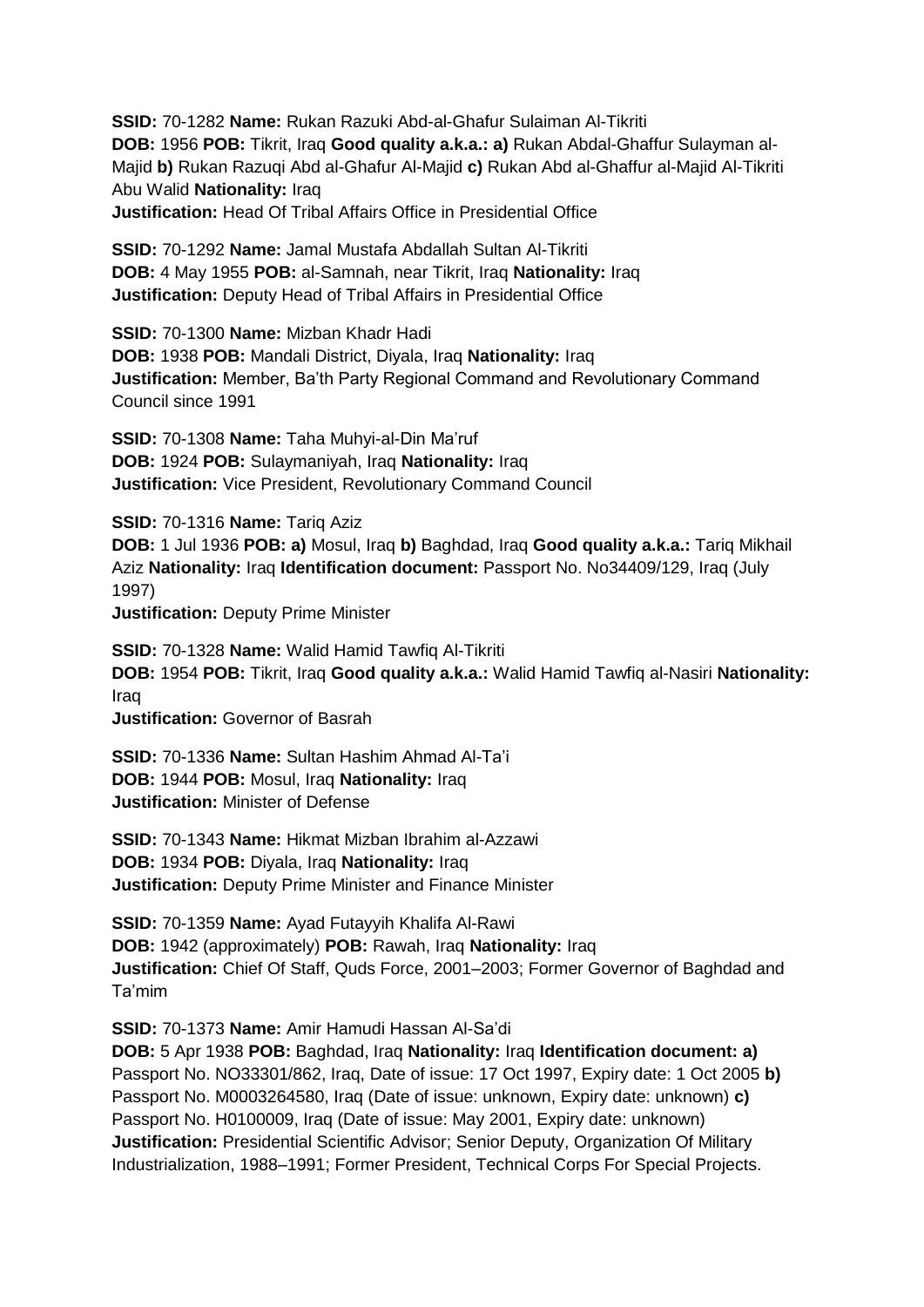**SSID:** 70-1415 **Name:** Sab'awi Ibrahim Hassan Al-Tikriti

**DOB:** 1947 **POB:** Tikrit, Iraq **Nationality:** Iraq

**Justification:** Presidential Advisor; Director Of General Security, early 1990s; Chief, Iraqi Intelligence Services, 1990–1991; Half-Brother of Saddam Hussein **Relation:** Half Brother of Saddam Hussein Al-Tikriti (SSID 70-1113)

**SSID:** 70-1422 **Name:** Watban Ibrahim Hassan Al-Tikriti

**DOB:** 1952 **POB:** Tikrit, Iraq **Good quality a.k.a.:** Watab Ibrahim al-Hassan **Nationality:** Iraq

**Justification:** Presidential Advisor; Minister Of Interior, Early 1990s; Half- Brother of Saddam Hussein **Relation:** Half Brother of Saddam Hussein Al-Tikriti (SSID 70-1113)

**SSID:** 70-1430 **Name:** Barzan Ibrahim Hassan Al-Tikriti

**DOB:** 1951 **POB:** Tikrit, Iraq **Nationality:** Iraq

**Justification:** Presidential Advisor; Permanent Representative to UN (Geneva),1989–1998; Head, Iraqi Intelligence Services, early 1980s; Half- Brother of Saddam Hussein **Relation:** Half Brother of Saddam Hussein Al-Tikriti (SSID 70-1113)

**SSID:** 70-1437 **Name:** Huda Salih Mahdi Ammash

# **DOB:** 1953 **POB:** Baghdad, Iraq **Nationality:** Iraq

**Justification:** Member, Ba'th Party Regional Command; Head, Biological Laboratories, Military Industrial Organization, mid-1990s; Former Head, Student and Youth Bureau, Ba'th Party; Former Head, Professional Bureau Of Women's Affairs

**SSID:** 70-1466 **Name:** Humam Abd-al-Khaliq Abd-al-Ghafur

**DOB:** 1945 **POB:** Ar-Ramadi, Iraq **Good quality a.k.a.: a)** Humam 'Abd al-Khaliq 'Abd al-Rahman **b)** Humam 'Abd-al-Khaliq Rashid **Nationality:** Iraq **Identification document:** Passport No. 0018061/104, Iraq, Date of issue: 12 Sep 1993 **Justification:** Minister Of Higher Education and Research, 1992–1997, 2001– 2003;

Minister Of Culture, 1997–2001; Director and Deputy Director, Iraqi Atomic Energy Organization, 1980s

**SSID:** 70-1479 **Name:** Yahia Abdallah Al-Ubaidi **Nationality:** Iraq **Justification:** Ba'th Party Regional Command Chairman, al-Basrah

**SSID:** 70-1484 **Name:** Nayif Shindakh Thamir Ghalib **Nationality:** Iraq **Justification:** Ba'th Party Regional Command Chairman, An-Najaf; Member, Iraqi National

Assembly **Other information:** Died in 2003

**SSID:** 70-1490 **Name:** Saif-al-Din Al-Mashhadani **DOB:** 1956 **POB:** Baghdad, Iraq **Nationality:** Iraq **Justification:** Ba'th Party Regional Command Chairman, Al-Muthanna

**SSID:** 70-1497 **Name:** Fadil Mahmud Gharib **DOB:** 1944 **POB:** Dujail, Iraq **Good quality a.k.a.:** Gharib Muhammad Fazel al-Mashaikhi **Nationality:** Iraq **Justification:** Ba'th Party Regional Command Chairman, Babil; Chairman, General Federation of Iraqi Trade Unions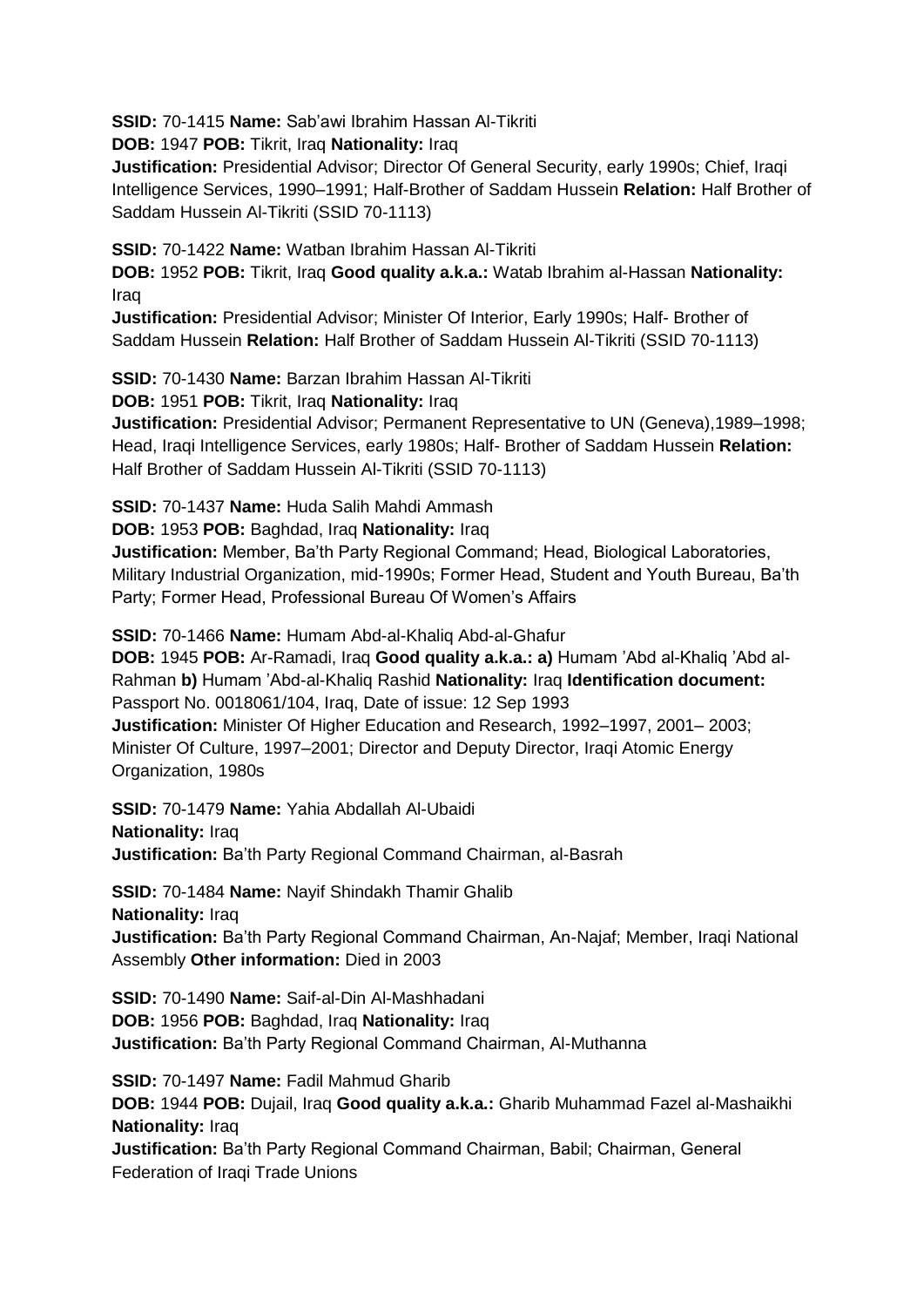**SSID:** 70-1506 **Name:** Muhsin Khadr Al-Khafaji **Nationality:** Iraq **Justification:** Ba'th Party Regional Command Chairman, al-Qadisyah

**SSID:** 70-1511 **Name:** Rashid Taan Kathim **Nationality:** Iraq **Justification:** Ba'th Party Regional Command Chairman, al-Anbar

**SSID:** 70-1516 **Name:** Ugla Abid Sakr Al-Zubaisi **DOB:** 1944 **POB:** Kubaisi, al-Anbar, Iraq **Good quality a.k.a.:** Saqr al-Kabisi Abd Aqala **Nationality:** Iraq **Justification:** Ba'th Party Regional Command Chairman, Maysan

**SSID:** 70-1538 **Name:** Ghazi Hammud Al-Ubaidi **DOB:** 1944 **POB:** Baghdad, Iraq **Nationality:** Iraq **Justification:** Ba'th Party Regional Command Chairman, Wasit

**SSID:** 70-1545 **Name:** Adil Abdallah Mahdi **DOB:** 1945 **POB:** Al-Dur, Iraq **Nationality:** Iraq **Justification:** Ba'th Party Regional Command Chairman, Dhi-Qar; Former Ba'th Party Chairman for Diyala and al-Anbar

**SSID:** 70-1557 **Name:** Khamis Sirhan Al-Muhammad **Good quality a.k.a.:** Dr. Fnu Mnu Khamis **Nationality:** Iraq **Justification:** Ba'th Party Regional Command Chairman, Karbala

**SSID:** 70-1563 **Name:** Sa'd Abd-al-Majid Al-Faisal Al-Tikriti **DOB:** 1944 **POB:** Tikrit, Iraq **Nationality:** Iraq **Justification:** Ba'th Party Regional Command Chairman, Salah Ad-Din; Former Undersecretary for Security Affairs, Foreign Ministry

**SSID:** 70-1570 **Name:** Sajida Khayrallah Tilfah

**DOB:** 1937 **POB:** Al-Awja, near Tikrit, Iraq **Nationality:** Iraq

**Justification:** Wife of Saddam Hussein (listed above). Sajida Khayrallah Tilfah is Saddam Hussein's first wife and cousin who bore him five children (he currently has at least six children), including Qusay Saddam Hussein and Uday Saddam Hussein, both of whom occupied senior positions in the former Iraqi regime. She is Saddam Hussein's only officially recognized wife (Saddam Hussein currently has at least two wives). **Relation:** Wife of Saddam Hussein Al-Tikriti (SSID 70-1113)

**SSID:** 70-1577 **Name:** Raghad Saddam Hussein Al-Tikriti **DOB:** 1967 **POB:** Iraq **Address:** Amman, Jordan **Nationality:** Iraq **Justification:** Daughter of Sajida Khayrallah Tilfah and Saddam Hussein (listed above) **Relation: a)** Daughter of Saddam Hussein Al-Tikriti (SSID 70-1113) **b)** Daughter of Sajida Khayrallah Tilfah (SSID 70-1570)

**SSID:** 70-1585 **Name:** Rana Saddam Hussein Al-Tikriti **DOB:** 1969 **POB:** Iraq **Address:** Amman, Jordan **Nationality:** Iraq **Justification:** Daughter of Sajida Khayrallah Tilfah and Saddam Hussein (listed above)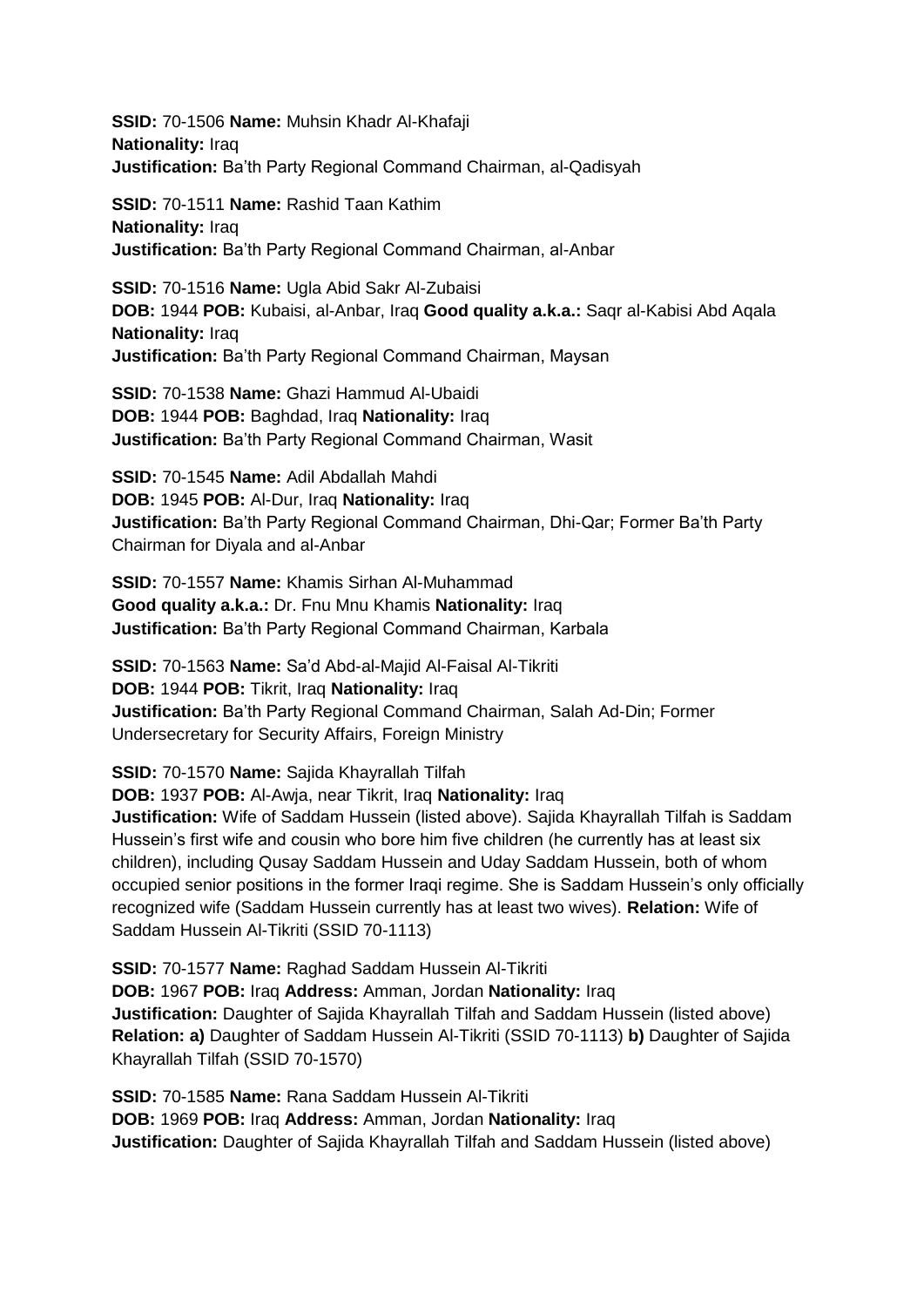**Relation: a)** Daughter of Sajida Khayrallah Tilfah (SSID 70-1570) **b)** Daughter of Saddam Hussein Al-Tikriti (SSID 70-1113)

**SSID:** 70-1593 **Name:** Hala Saddam Hussein Al-Tikriti **DOB:** 1972 **POB:** Iraq **Nationality:** Iraq

**Justification:** Daughter of Sajida Khayrallah Tilfah and Saddam Hussein (listed above) **Relation: a)** Daughter of Sajida Khayrallah Tilfah (SSID 70-1570) **b)** Daughter of Saddam Hussein Al-Tikriti (SSID 70-1113)

### **SSID:** 70-1600 **Name:** Samira Shahbandar

**DOB:** 1946 **POB:** Baghdad, Iraq **Good quality a.k.a.:** Chadian **Nationality:** Iraq **Justification:** Wife of Saddam Hussein (listed above). Samira Shanbandar is Saddam Hussein's second wife and mother to his third son. Her status as Saddam Hussein's wife only became widely known after Uday Saddam Hussein publicly murdered the man he held responsible for Saddam Hussein's introduction to Samira Shahbandar. **Relation:** Wife of Saddam Hussein Al-Tikriti (SSID 70-1113)

### **SSID:** 70-1608 **Name:** Ali Saddam Hussein Al-Tikriti

**DOB: a)** 1980 **b)** 1983 **POB:** Iraq **Good quality a.k.a.:** Hassan **Nationality:** Iraq **Justification:** Son of Samira Shahbandar and Saddam Hussein (listed above) **Relation: a)**  Son of Samira Shahbandar (SSID 70-1600) **b)** Son of Saddam Hussein Al-Tikriti (SSID 70- 1113)

**SSID:** 70-1617 **Name:** Mohammad Barzan Ibrahim Hasan Al-Tikriti **DOB:** 2 Nov 1972 **Address:** Geneva, Switzerland **Nationality:** Iraq **Justification:** Child of Barzan Ibrahim Hassan Al-Tikriti (listed above). Barzan Ibrahim Hassan Al-Tikriti, half-brother to Saddam Hussein, was a former presidential advisor and Iraqi Ambassador to the United Nations. **Relation:** Child of Barzan Ibrahim Hassan Al-Tikriti (SSID 70-1430)

**SSID:** 70-1624 **Name:** Saja Barzan Ibrahim Hasan Al-Tikriti

**DOB:** 1 Jan 1978 **Address:** Geneva, Switzerland **Nationality:** Iraq **Justification:** Child of Barzan Ibrahim Hassan Al-Tikriti (listed above). Barzan Ibrahim Hassan Al-Tikriti, half-brother to Saddam Hussein, was a former presidential advisor and Iraqi Ambassador to the United Nations. **Relation:** Child of Barzan Ibrahim Hassan Al-Tikriti (SSID 70-1430)

**SSID:** 70-1631 **Name:** Ali Barzan Ibrahim Hasan Al-Tikriti

**DOB:** 18 Apr 1981 **Address:** Geneva, Switzerland **Nationality:** Iraq **Justification:** Child of Barzan Ibrahim Hassan Al-Tikriti (listed above). Barzan Ibrahim Hassan Al-Tikriti, half-brother to Saddam Hussein, was a former presidential advisor and Iraqi Ambassador to the United Nations. **Relation:** Child of Barzan Ibrahim Hassan Al-Tikriti (SSID 70-1430)

**SSID:** 70-1638 **Name:** Noor Barzan Ibrahim Hasan Al-Tikriti

**DOB:** 2 Nov 1983 **Address:** Geneva, Switzerland **Nationality:** Iraq

**Justification:** Child of Barzan Ibrahim Hsasan Al-Tikriti (listed above). Barzan Ibrahim Hassan Al-Tikriti, half-brother to Saddam Hussein, was a former presidential advisor and Iraqi Ambassador to the United Nations. **Relation:** Child of Barzan Ibrahim Hassan Al-Tikriti (SSID 70-1430)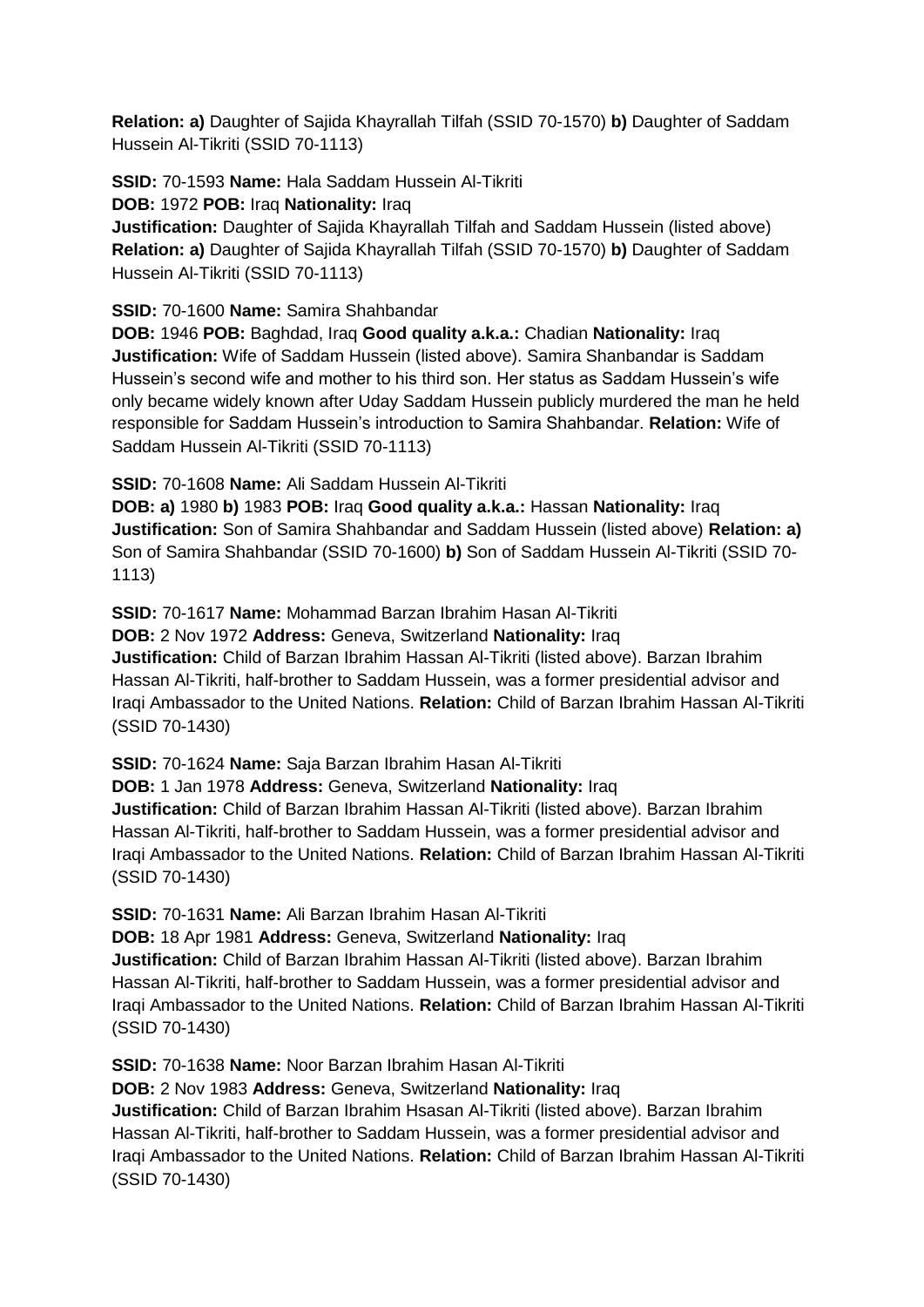**SSID:** 70-1645 **Name:** Khawla Barzan Ibrahim Hasan Al-Tikriti **DOB:** 3 Dec 1986 **Address:** Geneva, Switzerland **Nationality:** Iraq **Justification:** Child of Barzan Ibrahim Hassan Al-Tikriti (listed above). Barzan Ibrahim Hassan Al-Tikriti, half-brother to Saddam Hussein, was a former presidential advisor and Iraqi Ambassador to the United Nations. **Relation:** Child of Barzan Ibrahim Hassan Al-Tikriti (SSID 70-1430)

**SSID:** 70-1653 **Name:** Thoraya Barzan Ibrahim Hasan Al-Tikriti

**DOB: a)** 19 Dec 1980 **b)** 19 Jan 1980 **Address:** Iraq **Nationality:** Iraq **Justification:** Child of Barzan Ibrahim Hassan Al-Tikriti (listed above). Barzan Ibrahim Hassan Al-Tikriti, half-brother to Saddam Hussein, was a former presidential advisor and Iraqi Ambassador to the United Nations. **Relation:** Child of Barzan Ibrahim Hassan Al-Tikriti (SSID 70-1430)

### **SSID:** 70-1661 **Name:** Jawhar Majid Al-Duri

**DOB:** 1942 (approximately) **POB:** Al-Dur, Iraq **Address:** Iraq **Nationality:** Iraq **Justification:** Wife of Izzat Ibrahim Al-Duri (listed above). Izzat Ibrahim Al-Duri, an immediate family member of Saddam Hussein, was a former Deputy Commander-in-Chief of the Iraqi armed forces, Deputy Secretary of the Ba'ath Party Regional Command and Vice Chairman of the Revolutionary Command Council. **Relation:** Wife of Izzat Ibrahim al-Duri (SSID 70-1155)

### **SSID:** 70-1669 **Name:** Sundus Abd Al-Ghafur

**DOB:** 1967 (approximately) **POB:** Kirkuk, Iraq **Address:** Iraq **Nationality:** Iraq **Justification:** Wife of Izzat Ibrahim Al-Duri (listed above). Izzat Ibrahim Al-Duri, an immediate family member of Saddam Hussein, was a former Deputy Commander-in-Chief of the Iraqi armed forces, Deputy Secretary of the Ba'ath Party Regional Command and Vice Chairman of the Revolutionary Command Council. **Relation:** Wife of Izzat Ibrahim al-Duri (SSID 70-1155)

# **SSID:** 70-1678 **Name:** Nidal Al-Rabi'i

**DOB:** 1965 (approximately) **POB:** Al-Dur, Iraq **Address:** Iraq **Nationality:** Iraq **Justification:** Wife of Izzat Ibrahim Al-Duri (listed above). Izzat Ibrahim Al-Duri, an immediate family member of Saddam Hussein, was a former Deputy Commander-in-Chief of the Iraqi armed forces, Deputy Secretary of the Ba'ath Party Regional Command and Vice Chairman of the Revolutionary Command Council. **Relation:** Wife of Izzat Ibrahim al-Duri (SSID 70-1155)

#### **SSID:** 70-1686 **Name:** Intissar Al-Ubaydi

# **DOB:** 1974 (approximately) **Address:** Iraq **Nationality:** Iraq

**Justification:** Wife of Izzat Ibrahim Al-Duri (listed above). Izzat Ibrahim Al-Duri, an immediate family member of Saddam Hussein, was a former Deputy Commander-in-Chief of the Iraqi armed forces, Deputy Secretary of the Ba'ath Party Regional Command and Vice Chairman of the Revolutionary Command Council. **Relation:** Wife of Izzat Ibrahim al-Duri (SSID 70-1155)

# **SSID:** 70-1702 **Name:** Adnan S. Hasan Ahmed

**Good quality a.k.a.: a)** Hasan Ahmed S. Adnan **b)** Ahmed Sultan **Address:** Amman, Jordan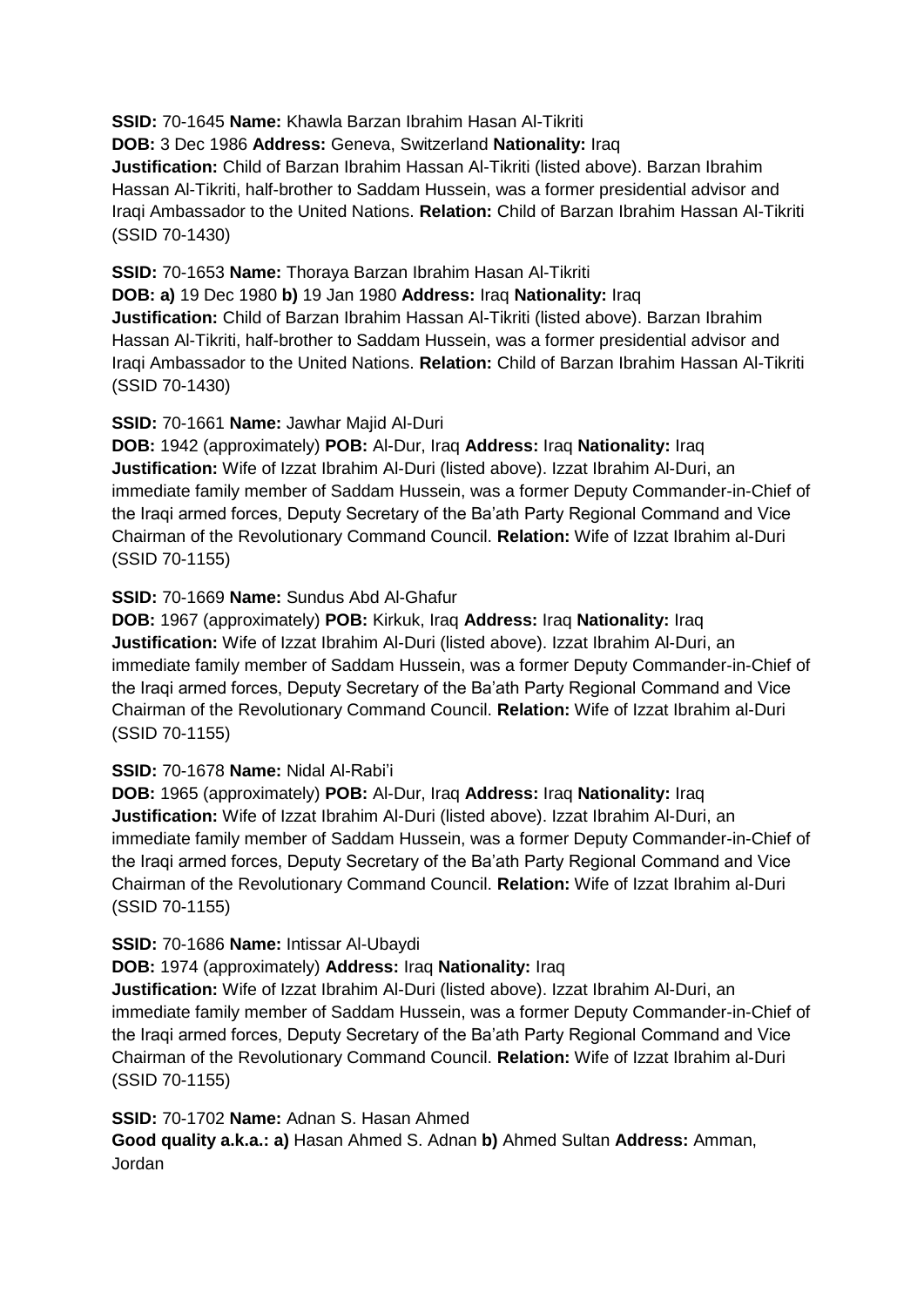**Justification:** See entity with SSID 70-2980 under the list of entities **Relation:** See Aviatrans Anstalt (SSID 70-2980)

### **SSID:** 70-1710 **Name:** Munir Al Qubaysi

**Good quality a.k.a.: a)** Munir Al-Kubaysi **b)** Muneer Al-Kubaisi **c)** Munir Mamduh Awad **d)**  Munir A. Awad **Address:** Syrian Arab Republic **Nationality:** Iraq

**Justification:** See entity with SSID 70-3006 under the list of entities **Relation:** See Al-Bashair Trading Company, Ltd (SSID 70-3006)

### **SSID:** 70-1728 **Name:** Adib Shaban Al-Ani

**DOB:** 1952 **Good quality a.k.a.: a)** Dr. Adib Sha'ban **b)** Adib Shaban **Nationality:** Iraq **Justification:** Served as Uday Saddam Hussein's chief of staff and worked at the Iraqi Olympic Committee **Relation:** Chief of staff of Uday Saddam Hussein Al-Tikriti (SSID 70- 1129)

### **SSID:** 70-1736 **Name:** Sahir Berhan

**DOB:** 1967 **Good quality a.k.a.: a)** Dr. Sahir Barhan **b)** Saher Burhan Al-Deen **c)** Sahir Burhan **Address: a)** Baghdad, Iraq **b)** United Arab Emirates (possibly) **Nationality:** Iraq **Justification:** Board member on three Iraqi companies controlled by Uday Saddam Hussein and was a member of the Iraqi Olympic Committee's executive office.

### **SSID:** 70-1757 **Name:** Roodi Slewa

**Good quality a.k.a.: a)** Rudi Slaiwah **b)** Rudi Untaywan Slaywah **c)** Rudi Saliwa **Nationality:** Iraq

**Justification:** In addition to serving as Uday Saddam Hussein's partner in an Iraqi consumer goods company, Roodi Slewa played a key role in Uday Saddam Hussein's illicit alcohol and cigarette distribution monopolies. Under the former regime, Iraqi cigarette and alcohol vendors were required to make extortion payments to Slewa in order to conduct business. Slewa paid Uday Saddam Hussein approximately \$1.5 million per month from the proceeds of this racketeering scheme. **Relation:** Partner of Uday Saddam Hussein Al-Tikriti (SSID 70-1129)

# **SSID:** 70-1765 **Name:** Muhammad Yunis Ahmad

**DOB:** 1949 **POB:** Al-Mowall, Mosul, Iraq **Good quality a.k.a.: a)** Muhammad Yunis Al-Ahmed **b)** Muhammad Yunis Ahmed **c)** Muhammad Yunis Ahmad Al-Badrani **d)** Muhammad Yunis Ahmed Al-Moali **Address: a)** Al-Dawar Street, Bludan, Syrian Arab Republic **b)**  Damascus, Syrian Arab Republic **c)** Mosul, Iraq **d)** Wadi Al-Hawi, Iraq **e)** Dubai, United Arab Emirates **f)** Al-Hasaka, Syrian Arab Republic **Nationality:** Iraq

**Justification:** According to information available to the Governments of Iraq and the United States, Muhammad Yunis Ahmad served as the Governor of the Al-Muthana Governorate prior to the 1990 Gulf War. After the Gulf War, he was promoted to become a senior Ba'ath Party official in Northern Iraq. Mr. Ahmad is a former Ba'ath Party regional command member and was responsible for party activities in the Salah Ad Din, the Al-Ta'mim and the Al-Sulaymaniyah Governorates. He held this position until the fall of the Saddam regime in 2003. Mr. Ahmad is also reported to have a close working relationship with Izzat Ibrahim Al-Duri, who is listed in the annex to United States Executive Order 13315 and placed as number six on this list (see SSID 70-1155), and who allegedly served as his second incommand. Following the Coalition Provisional Authority's disestablishment of the Iraqi Ba'ath Party after Operation Iraqi Freedom, the Party began to reconstitute itself under a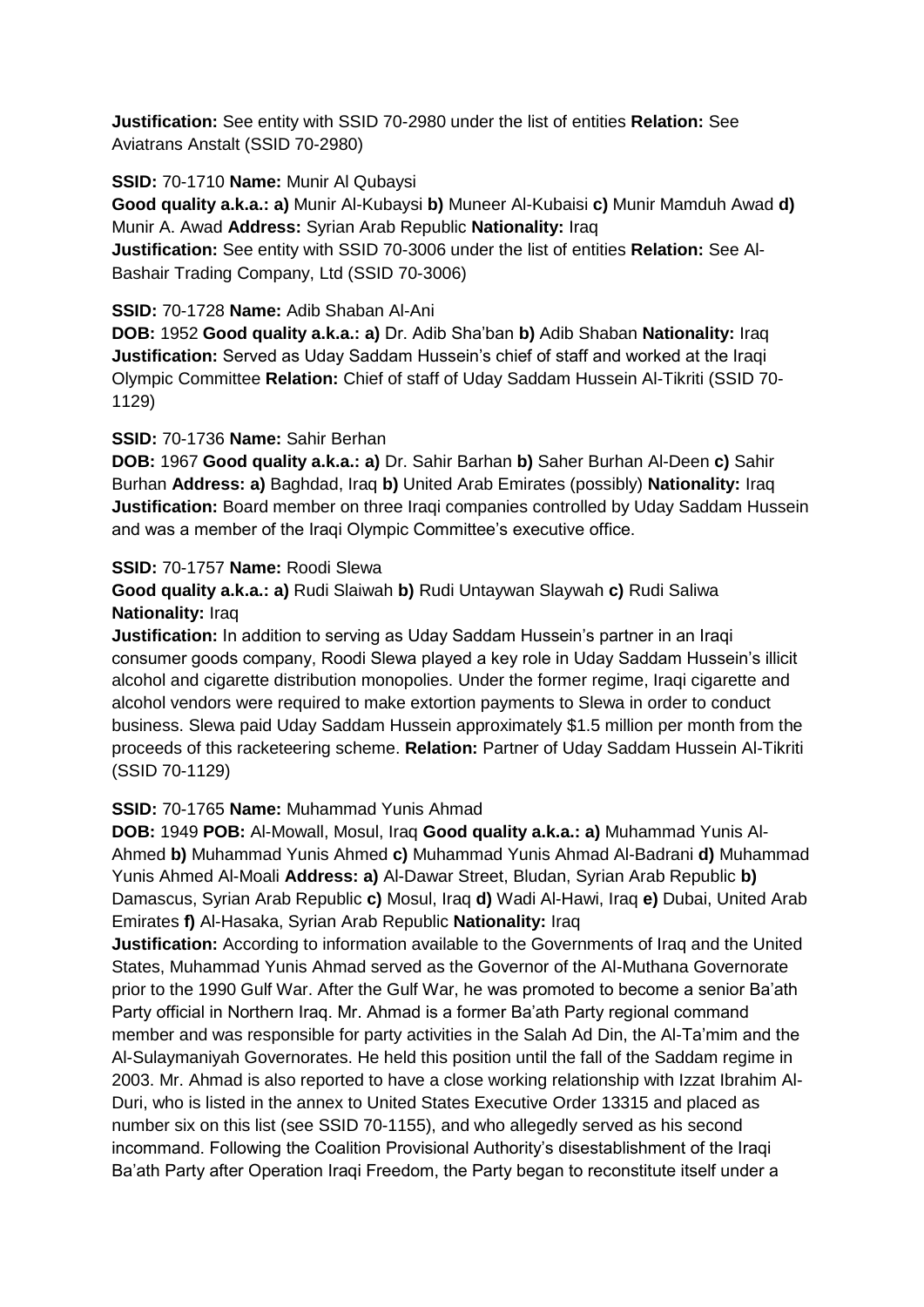new leadership. According to information available to the Governments of Iraq and the United States, the reconstituted Iraqi Ba'ath Party was allegedly operating with Mr. Al-Duri as the head of the Party and Mr. Ahmad as his deputy. Recently he was elected General Secretary of the reconstituted Ba'ath Party. Iraqi and United States Government information also indicates that Mr. Al-Duri headed the military wing of an anti-Coalition group formed after the fall of the Saddam regime, while Mr. Ahmad ran the political wing of the group.

#### **SSID:** 70-1788 **Name:** Yasir Sabawi Ibrahim Hasan Al-Tikriti

**DOB:** 15 May 1968 **POB:** Al-Owja, Iraq **Good quality a.k.a.: a)** Yassir Sabawi Ibrahim Hasan Al-Tikriti **b)** Yasser Sabawi Ibrahim Hasan Al-Tikriti **c)** Yasir Sab'awi Ibrahim Hasan Al-Tikriti **d)** Yasir Sabawi Ibrahim Hassan Al-Tikriti **Address: a)** Mosul, Iraq **b)** Az Zabadani, Syrian Arab Republic **Nationality:** Iraq

**Other identity:** Ali Thafir Abdallah

**DOB:** 1970 **POB:** Baghdad, Iraq **Identification document:** Passport No. 284158, Iraq, Expiry date: 21 Aug 2005

**Justification:** A. Ties to Senior Members of the Former Iraqi Regime. Information available also indicates that after Operation Iraqi Freedom, Yasir Sabawi Ibrahim Hasan Al-Tikriti provided support to elements of the former regime and to groups carrying out attacks against Iraqi and Coalition forces, as well as against Iraqi civilians. B. Support to Members of the Former Iraqi Regime. Information indicates that Yasir Sabawi Ibrahim Hasan Al-Tikriti acted as a financier and bodyguard for Saddam Hussein prior to Saddam Hussein's capture by U.S. forces. Additionally, after Operation Iraqi Freedom, Yasir Sabawi Ibrahim Hasan Al-Tikriti allegedly transferred funds to regime loyalists, and transported a large sum of money to Saddam Hussein's wife, Sajida Khayrallah Tilfah, on Saddam Hussein's behalf. Sajida Khayrallah Tilfah was designated by the 1518 Committee of the United Nations Security Council and was listed in the Annex to Executive Order 13315 by the U.S. Government. C. Activities against the New Iraqi Government, Coalition Forces, and Iraqi Civilians. According to available information, Yasir Sabawi Ibrahim Hasan Al-Tikriti directed a number of anti-Coalition activities in Iraq, and maintained communication with several insurgent groups throughout northern and central Iraq. Yasir Sabawi Ibrahim Hasan Al-Tikriti also provided financial support, weapons, and explosives for anti Coalition elements. D. Immediate Family Member of Senior Former Iraqi Regime Official. Yasir Sabawi Ibrahim Hasan Al-Tikriti falls under the requirements of Security Council resolution 1483 (2003) by virtue of him being an «immediate family member» of a senior former Iraqi regime official. His father, Sabawi Ibrahim Hasan Al-Tikriti, was former Presidential Advisor to Saddam Hussein. **Relation:** Financier and bodyguard of Saddam Hussein Al-Tikriti (SSID 70-1113)

# **SSID:** 70-1830 **Name:** Omar Sabawi Ibrahim Hasan Al-Tikriti

**DOB:** 1970 (approximately) **Good quality a.k.a.: a)** Umar Sabawi Ibrahim Hasan Al-Tikriti **b)** Omar Sab'awi Ibrahim Hasan Al-Tikriti **c)** Omar Sabawi Ibrahim Hassan Al-Tikriti **Address: a)** Damascus, Syrian Arab Republic **b)** Al-Shahid Street, Az Zabadani, Syrian Arab Republic (Al-Mahata Neighborhood) **c)** Yemen **Nationality:** Iraq **Other identity:** Umar Ahmad Ali Al-Alusi

**DOB:** 1970 **POB:** Baghdad, Iraq **Identification document:** Passport No. 2863795S, Iraq, Expiry date: 23 Aug 2005

**Justification:** A. Ties to Senior Members of the Former Iraqi Regime. Information available also indicates that after Operation Iraqi Freedom, Omar Sabawi Ibrahim Hasan Al-Tikriti provided support to elements of the former regime and to groups carrying out attacks against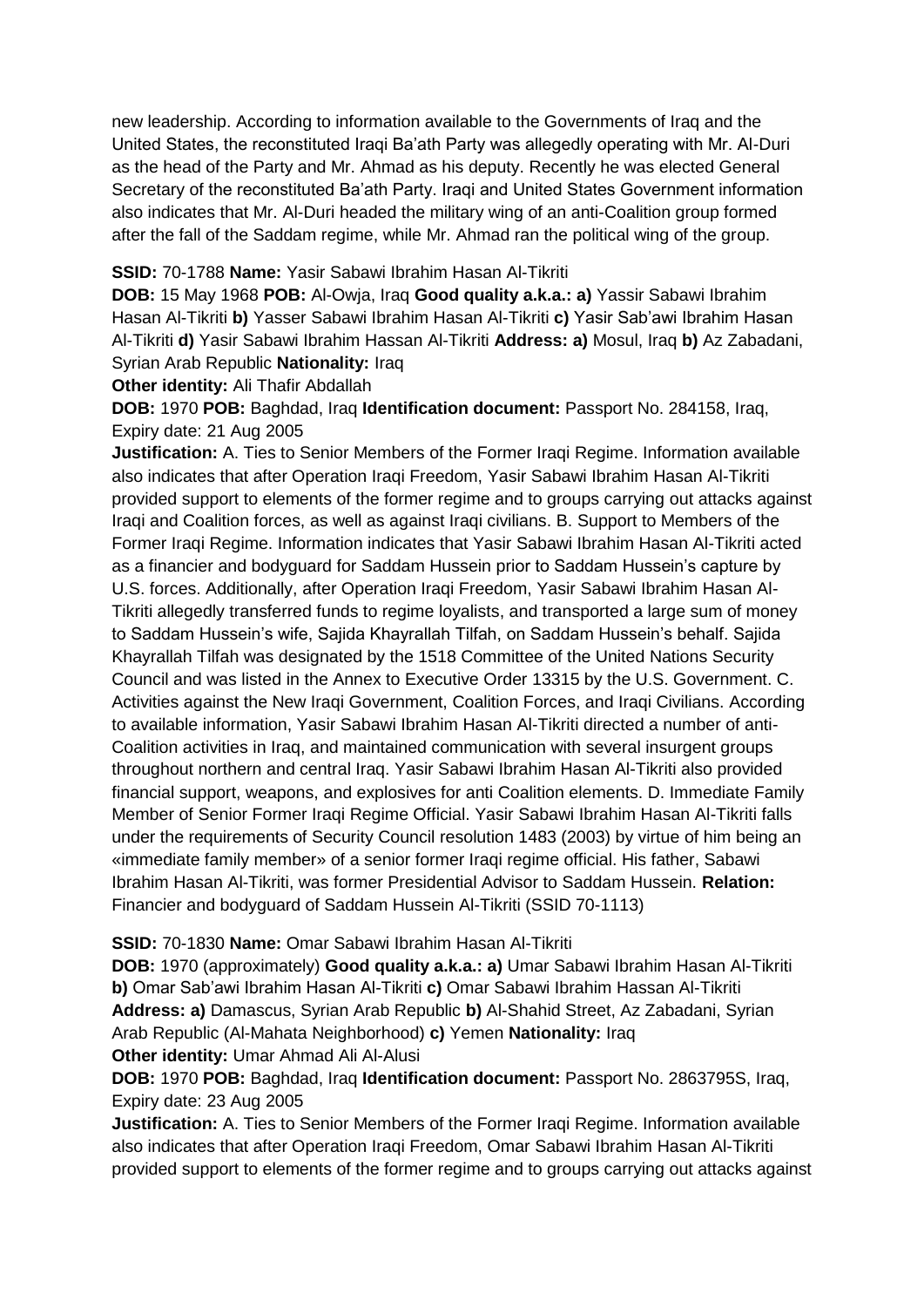Iraqi and Coalition forces, as well as against Iraqi civilians. B. Support to Member of the Former Iraqi Regime. Information available indicates that Omar Sabawi Ibrahim Hasan Al-Tikriti supported former Iraqi Ba'ath Party members after Operation Iraqi Freedom. C. Activities Against the New Iraqi Government, Coalition Forces, and Iraqi Civilians. According to available information, Omar Sabawi Ibrahim Hasan Al-Tikriti directed a number of anti-Coalition activities in Iraq, and maintained communication with several insurgent groups throughout northern and central Iraq. Information indicates that Omar Sabawi Ibrahim Hasan Al-Tikriti provided financial support and operational direction to anti-Iraqi activities, including several attacks in Mosul, Iraq. D. Immediate Family Members of Senior Former Iraqi Regime Official. Omar Sabawi Ibrahim Hasan Al-Tikriti falls under the requirements of Security Council resolution 1483 (2003) by virtue of him being an «immediate family member» of a senior former Iraqi regime official. His father, Sabawi Ibrahim Hasan Al-Tikriti, was former Presidential Advisor to Saddam Hussein.

#### **SSID:** 70-1854 **Name:** Ayman Sabawi Ibrahim Hasan Al-Tikriti

**DOB:** 21 Oct 1971 **POB: a)** Baghdad, Iraq **b)** Al-Owja, Iraq **Good quality a.k.a.: a)** Aiman Sabawi Ibrahim Hasan Al-Tikriti **b)** Ayman Sab'awi Ibrahim Hasan Al-Tikriti **c)** Ayman Sabawi Ibrahim Hassan Al-Tikriti **d)** Qais Muhammad Salman **Address: a)** Bludan, Syrian Arab Republic **b)** Mutanabi Area, Al Monsur, Baghdad, Iraq **Nationality:** Iraq **Justification:** A. Ties to Senior Members of the Former Iraqi Regime. Information available also indicates that after Operation Iraqi Freedom, Ayman Sabawi Ibrahim Hasan Al-Tikriti provided support to elements of the former regime and to groups carrying out attacks against Iraqi and Coalition forces, as well as against Iraqi civilians. B. Activities Against the New Iraqi Government, Coalition Forces, and Iraqi Civilians. Ayman Sabawi Ibrahim Hasan Al-Tikriti was suspected of financing anti-Coalition attacks in central Iraq by the Fedayeen Saddam, an Iraqi paramilitary organization formerly headed by Saddam Hussein's son Uday Saddam Hussein. Ayman SabawiIbrahim Hasan Al-Tikriti also reportedly urged Ba'athist loyalists to attack Iraq's infrastructures, notably oil pipelines, water and power facilities. C. Immediate Family Member of Senior Former Iraqi Regime Official. Ayman Sabawi Ibrahim Hasan Al-Tikriti falls under the requirements of Security Council resolution 1483 (2003) by virtue of him being an «immediate family member» of a senior former Iraqi regime official. His father, Sabawi Ibrahim Hasan Al-Tikriti, was former Presidential Advisor to Saddam Hussein.

#### **SSID:** 70-1868 **Name:** Ibrahim Sabawi Ibrahim Hasan Al-Tikriti

**DOB:** 25 Oct 1983 **POB:** Baghdad, Iraq **Good quality a.k.a.: a)** Ibrahim Sab'awi Ibrahim Hasan Al-Tikriti **b)** Ibrahim Sabawi Ibrahim Hassan Al-Tikriti **c)** Ibrahim Sabawi Ibrahim Al-Hassan Al-Tikriti **Address: a)** Al-Shahid Street, Az Zabadani, Syrian Arab Republic (Al-Mahata Neighborhood) **b)** Fuad Dawod Farm, Az Zabadani, Damascus, Syrian Arab Republic **c)** Iraq **Nationality:** Iraq

**Other identity:** Muhammad Da'ud Salman

**DOB:** 1977 **POB:** Baghdad, Iraq **Identification document:** Passport No. 284173, Iraq, Expiry date: 21 Aug 2005

**Justification:** Immediate Family Members of Senior Former Iraqi Regime Official. Ibrahim Sabawi Ibrahim Hasan Al-Tikriti falls under the requirements of Security Council resolution 1483 (2003) by virtue of him being an «immediate family member» of a senior former Iraqi regime official. His father, Sabawi Ibrahim Hasan Al-Tikriti, was former Presidential Advisor to Saddam Hussein.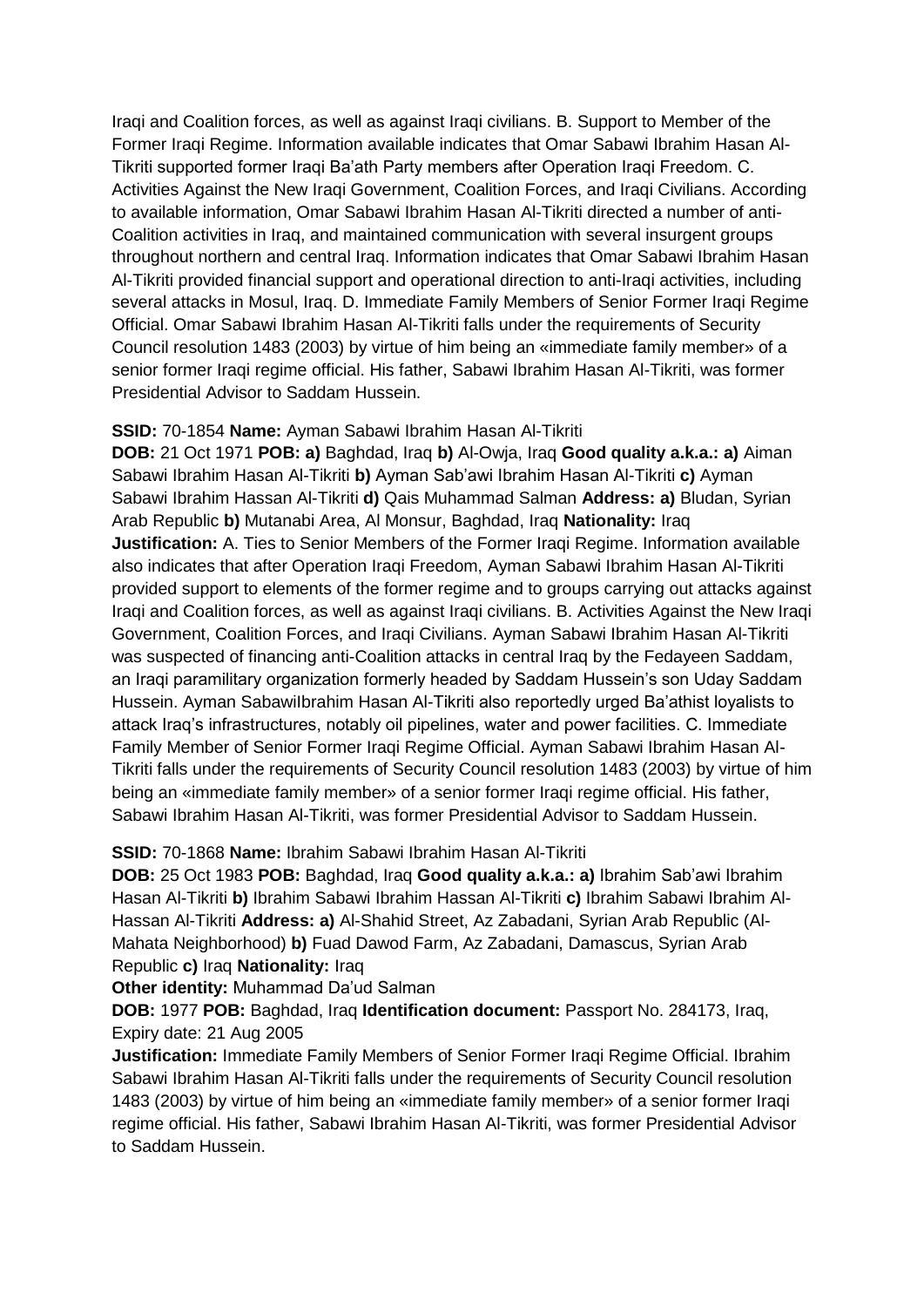**SSID:** 70-1901 **Name:** Bashar Sabawi Ibrahim Hasan Al-Tikriti

**DOB:** 17 Jul 1970 **Good quality a.k.a.: a)** Bashar Sab'awi Ibrahim Hasan Al-Tikriti **b)** Bashir Sab'awi Ibrahim Al-Hasan Al-Tikriti **c)** Bashir Sabawi Ibrahim Al-Hassan Al-Tikriti **d)** Bashar Sabawi Ibrahim Hasan Al-Bayjat **Address: a)** Fuad Dawod Farm, Az Zabadani, Damascus, Syrian Arab Republic **b)** Beirut, Lebanon **Nationality:** Iraq

**Other identity:** Ali Zafir 'Abdullah'

**POB:** Baghdad, Iraq **Nationality:** Iraq

**Justification:** A. Ties to Senior Members of the Former Iraqi Regime. Information available also indicates that after Operation Iraqi Freedom, Bashar Sabawi Ibrahim Hasan Al-Tikriti provided support to elements of the former regime and to groups carrying out attacks against Iraqi and Coalition forces, as well as against Iraqi civilians. B. Activities against the New Iraqi Government, Coalition Forces, and Iraqi Civilians. According to available information, Bashar Sabawi Ibrahim Hasan Al-Tikriti directed a number of anti-Coalition activities in Iraq, and maintained communication with several insurgent groups throughout northern and central Iraq. C. Immediate Family Member of Senior Former Iraqi Regime Official. Bashar Sabawi Ibrahim Hasan Al-Tikriti falls under the requirements of Security Council resolution 1483 (2003) by virtue of him being an «immediate family member» of a senior former Iraqi regime official. His father, Sabawi Ibrahim Hasan Al-Tikriti, was former Presidential Advisor to Saddam Hussein.

**SSID:** 70-1922 **Name:** Sa'd Sabawi Ibrahim Hasan Al-Tikriti

**DOB:** 19 Sep 1988 **Good quality a.k.a.: a)** Sa'ad Sabawi Ibrahim Hasan Al-Tikriti **b)** Sa'd Sab'awi Hasan Al-Tikriti **Address: a)** Al-Shahid Street, Az Zabadani, Syrian Arab Republic (Al-Mahata Neighborhood) **b)** Yemen **Nationality:** Iraq

**Justification:** Immediate Family Member of Senior Former Iraqi Regime Official. Sa'd Sabawi Ibrahim Hasan Al-Tikriti falls under the requirements of Security Council resolution 1483 (2003) by virtue of him being an «immediate family member» of a senior former Iraqi regime official. His father, Sabawi Ibrahim Hasan Al-Tikriti, was former Presidential Advisor to Saddam Hussein.

# **Entities**

**SSID:** 70-2188 **Name:** Idleb Company For Spinning **Address:** P.O.Box 9, Idleb, Iraq

**SSID:** 70-2952 **Name:** Al Wasel And Babel General Trading LLC

**Address: a)** Ibrahim Saeed Lootah Building, Al Ramool Street, P.O.Box 10631, Rashidiya, Dubai, United Arab Emirates **b)** Ibrahim Saeed Lootah Building, Al Ramool Street, P.O.Box 638, Rashidiya, Dubai, United Arab Emirates **c)** Lootah Building, Airport Road, near Aviation Club, Rashidiya, Dubai, United Arab Emirates **d)** Villa in the Harasiyah area, Baghdad, Iraq

**SSID:** 70-2980 **Name:** Aviatrans Anstalt **Good quality a.k.a.:** Aviatrans Establishment **Address:** Ruggell, Liechtenstein

**SSID:** 70-2985 **Name:** Logarcheo S.A. **Good quality a.k.a.:** Logarcheo AG **Address:** Chemin du Carmel, Le Paquier-Montbarry, 1661, Switzerland **Other information:** CH-2 17-0-431-423-3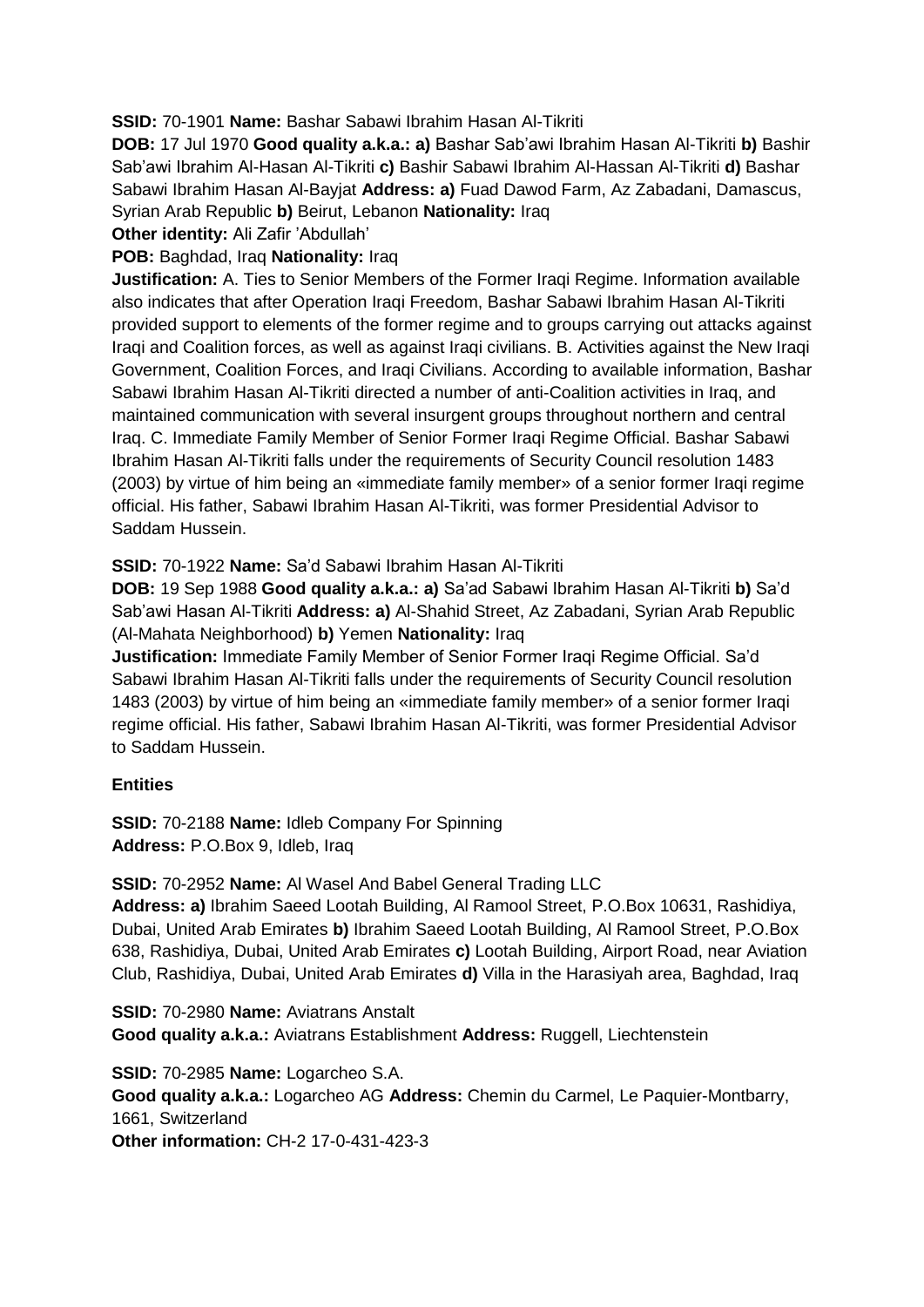**SSID:** 70-3000 **Name:** Al-Arabi Trading Company

**Address: a)** Hai Babil, Lane 11, District 929, Baghdad, Iraq **b)** Hai Al-Wahda, Lane 15, Area 902, Office 10, Baghdad, Iraq **c)** Alwiyah, P.O.Box 2337, Baghdad, Iraq

**SSID:** 70-3006 **Name:** Al-Bashair Trading Company, Ltd

**Good quality a.k.a.: a)** Al-Bashaer Trading Company, Ltd **b)** Al-Bashir Trading Company, Ltd **c)** Al-Basha'ir Trading Company, Ltd **d)** Al-Bashaair Trading Company, Ltd **e)** Al-Bushair Trading Company, Ltd **Address:** Sadoon St, Al-Ani Building, first floor, Baghdad, Iraq

**SSID:** 70-3015 **Name:** Trading and Transport Services Company, Ltd. **Address: a)** Al-Razi Medical Complex, Jabal Al-Hussein, Amman, Jordan **b)** P.O.Box 212953, Amman, 11121, Jordan **c)** P.O.Box 910606, Amman, 11191, Jordan **Justification:** Trading and Transport Services Company, Ltd was associated with Uday Saddam Hussein's front companies. **Relation:** Front company of Uday Saddam Hussein Al-Tikriti (SSID 70-1129)

**SSID:** 70-3022 **Name:** Alfa Company Limited For International Trading And Marketing **Good quality a.k.a.: a)** Alfa Trading Company **b)** Alfa Investment And International Trading **Address:** P.O.Box 910606, Amman, 11191, Jordan

**Justification:** The Alfa Company Limited for International Trading and Marketing was directed by Nabil Victor Karam.

**SSID:** 70-3030 **Name:** Technology And Development Group Limited

**Good quality a.k.a.:** TDG Ltd. **Address:** 53/64 Chancery Lane, London, WC2A 1QU, United Kingdom

**Justification:** Registered company number: 02150590. Last known directors: Hana Paul Jon, Adnan Talib Hashim Al-Amiri, Dr. Safa Hadi Jawad Al-Habobi. Last known shareholders: 99 ordinary shares: Al-Arabi Trading Co. Ltd., 1 ordinary share: Dr. Al-Habobi. TDG Ltd is a UK registered company incorporated in 1987, owned by Al-Arabi Trading Co., a company incorporated in Iraq. The most recent Annual Return held at the UK's Companies House in relation to TDG Ltd. shows that the Al-Arabi Trading Company had a 99 % shareholding in TDG in April 2002. Al-Arabi Trading Company was listed [see SSID 70-3000 above], on 26 April 2004, by the Security Council Committee established pursuant to resolution 1518 (2003) as an entity identified pursuant to paragraph 23(b) of resolution 1483 (2003). T.M.G. Engineering Ltd. [an entity listed below under SSID 70-3037] is a UK registered company almost wholly owned by TDG Ltd. It therefore appears that T.M.G. Engineering Ltd is effectively a subsidiary of Al-Arabi Trading Co. Through its subsidiary T.M.G. Engineering Ltd., TDG Ltd. had a large stake in the Matrix Churchill group of companies, known to have played a key role in Iraq's military industrialization procurement efforts in the 1980s. T.M.G. Shareholders Echosabre Ltd. and Admincheck Ltd. were part of the Matrix Churchill group.

# **SSID:** 70-3037 **Name:** T.M.G. Engineering Limited

**Good quality a.k.a.:** TMG Ltd. **Address:** 53/64 Chancery Lane, London, WC2A 1QU, United Kingdom

**Justification:** Registered company number: 02142819. Last known directors: Hana Paul Jon, Adnan Talib Hashim Al-Amir, Dr. Safa Hadi Jawad Al-Habobi. Shareholders: 3,700,000 ordinary shares: TDG Ltd. 100,000 ordinary shares: Admincheck Ltd., 200,000 ordinary shares: Echosabre Ltd. T.M.G. Engineering Ltd. is a UK registered company almost wholly